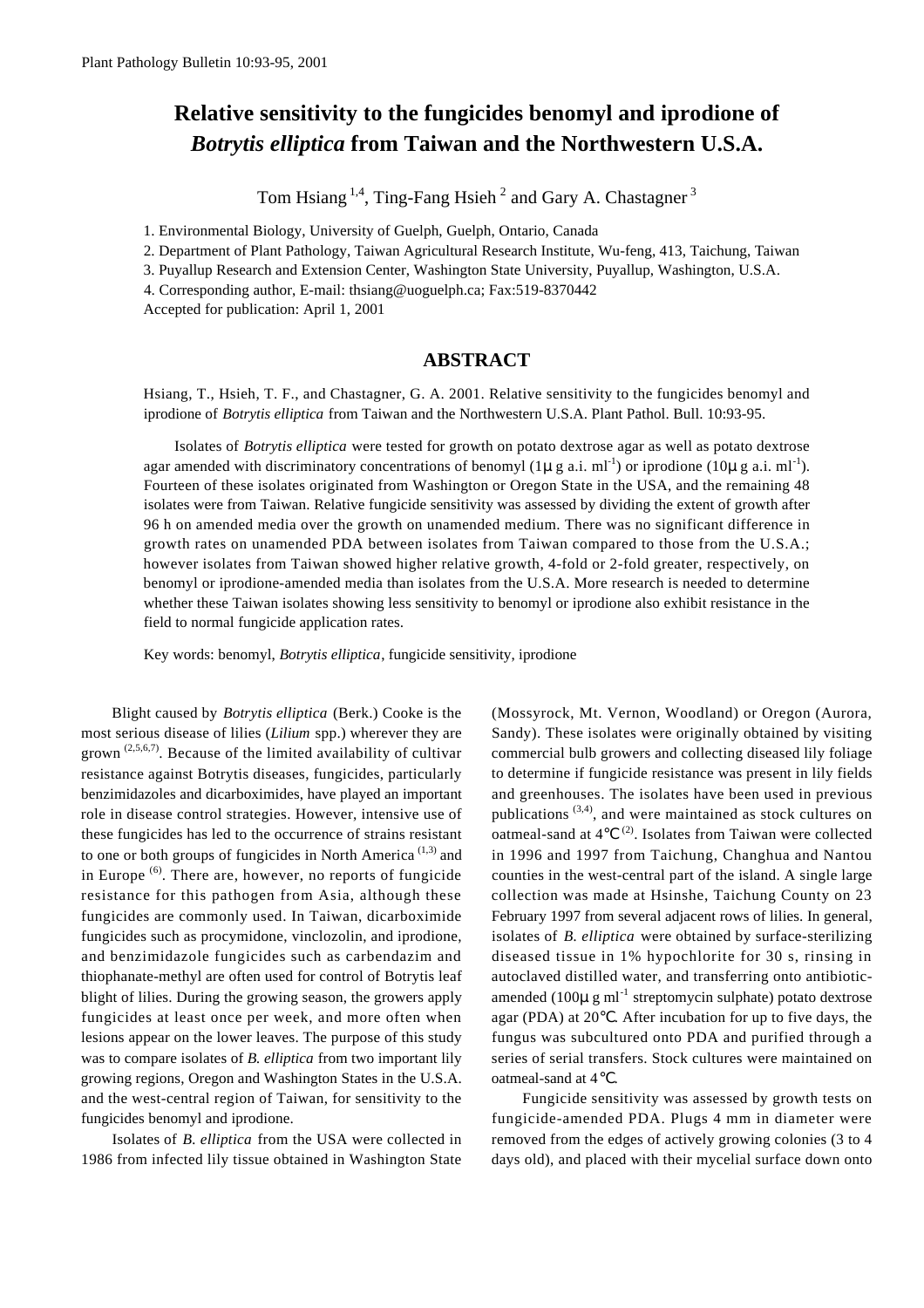| Country    | Isolates   | Daily growth   | Relative growth on fungicide-amended medium |                                      |  |
|------------|------------|----------------|---------------------------------------------|--------------------------------------|--|
|            | No. of     | on $PDA$ (mm)  | Benomyl $(1\mu g \text{ ml}^{-1})$          | Iprodione $(10\mu \text{ g m}^{-1})$ |  |
| Taiwan     | 48         | $8.1 \pm 0.30$ | $1.04 \pm 0.006$                            | $0.089 \pm 0.012$                    |  |
| U.S.A.     |            | $9.2 \pm 0.74$ | $0.27 \pm 0.011$                            | $0.045 \pm 0.027$                    |  |
| <b>LSD</b> | $(p=0.05)$ | 4.4            | 0.16                                        | 0.03                                 |  |

Table 1. Fungicide sensitivity of 62 isolates of *Botrytis elliptica* from the west central region of Taiwan and the Pacific Northwest of the U.S.A.

<sup>1.</sup> Relative growth was calculated as growth on fungicide-amended media over growth on unamended PDA at 20 C. See text for method of calculation. Standard errors are given after each mean.

PDA or PDA containing discriminatory concentrations of iprodione (Rovral 50WP,  $10\mu$  g a.i. ml<sup>-1</sup>) or benomyl (Tersan 1991 50WP,  $1\mu$ g a.i. ml<sup>-1</sup>) in Petri plates. Plates were incubated at 20 , and radial growth of colonies was measured after 24, 48, 72 and 96 hr. Each isolate by fungicide combination was replicated three times.

Daily growth was calculated by taking the maximum growth on unamended PDA (either at 96 hr or, to avoid edge e ffects, at 72 hr), substracting the growth during the first 24 hr (to minimize establishment effects), and dividing the result by the number of days of growth (either 2 or 3 days for 72 or 96 hr growth respectively). Relative growth on fungicideamended PDA was calculated by dividing the daily growth on amended PDA (calculated as above) by the daily growth on unamended PDA. The growth data were subjected to an analysis of variance and when significant treatment effects were found (i.e. when Taiwan isolates differed in growth from U.S.A. isolates), the data were subjected to the test of least significant difference (LSD).

A total of 62 isolates was used in these studies. All isolates were obtained from separate lesions on different leaves or stems. Fourteen of the isolates originated from Washington or Oregon State in the USA, from various cultivars of Asiatic lily hybrids. The remaining 48 isolates were from Taiwan. Except for seven isolates from Easter lily (*L. longiflorum*) and one from an Asiatic lily hybrid, all the Taiwan isolates were from cultivars of Oriental lily (mostly hybrids of *L. auratum* and *L. speciosum*) .

There was no significant difference in growth rates on unamended PDA between isolates from Taiwan compared to those from the U.S.A. (Table 1). However, when comparing relative growth on fungicide amended media, there were significant differences between isolates from the two countries (Table 1). Isolates from Taiwan showed higher relative growth on either fungicide-amended media than isolates from the U.S.A. (Table 1). Although the isolates from the U.S.A. had been in culture for over 10 years at the time of this study, the relative growth on fungicide-amended media reflected the previous classification of these isolates as sensitive or resistant from earlier studies (data not shown) except for one isolate which seemed to have decreased sensitivity to benomyl after storage. Perhaps this isolate was incorrectly classified initially. A much greater proportion of isolates from the U.S.A. was totally inhibited by  $1\mu g$  ml<sup>-1</sup> benomyl or  $10\mu$  g ml<sup>-1</sup> iprodione than isolates from Taiwan (Table 2). This indicates that a random sample of Taiwan isolates had less sensitivity to either benomyl or iprodione than a random sample of U.S.A. isolates. This is the first report on fungicide sensitivity of *B. elliptica* isolates from Taiwan.

A correlation analysis for Taiwan isolates of the relative growth on benomyl-amended media compared to iprodioneamended media showed an r=0.09. This very low correlation indicates that these isolates had not been selected for multiple resistance to both benomyl and iprodione. Among the isolates from Taiwan showing the least sensitivity to benomyl (in the >1.25 relative growth category of Table 2), three isolates were from Taichung County and one from Nantou County. Two of Taichung county isolates were from Wufeng and one from Hsinshe demonstrating that decreased sensitivity to benomyl was distributed in several locations. Similarly, among the isolates showing the least sensitivity to iprodione (in the 0.2 to 0.3 relative growth category of Table 2), one isolate was from Changhua county, two from Nantou county and three from Taichung county, also demonstrating that decreased sensitivity to iprodione was distributed across the region. More research is needed to determine whether these isolates showing decreased sensitivity to benomyl or iprodione also exhibit resistance in the field to normal fungicide application rates.

Table 2. Number of isolates of *Botrytis elliptica* in each category of relative growth on PDA amended with benomyl or iprodione.

| Relative            | Benomyl $(1\mu g \text{ ml}^{-1})$ |        | Relative      | Iprodione $(10\mu g \text{ ml}^{-1})$ |        |
|---------------------|------------------------------------|--------|---------------|---------------------------------------|--------|
| growth <sup>1</sup> | Taiwan                             | U.S.A. | growth        | Taiwan                                | U.S.A. |
|                     |                                    | 10     |               |                                       |        |
| $0.01 - 0.75$       |                                    | 0      | $0 - 0.09$    | 20                                    |        |
| $0.76 - 1.25$       | 36                                 |        | $0.1 - 0.19$  |                                       |        |
| >1.25               |                                    |        | $0.20 - 0.30$ |                                       |        |

Relative growth was calculated as growth on fungicide-amended media over growth on unamended PDA at 20C. See text for method of calculation.

 $2\cdot$  There were two isolates missing in this test out of a total of 48 isolates from Taiwan.